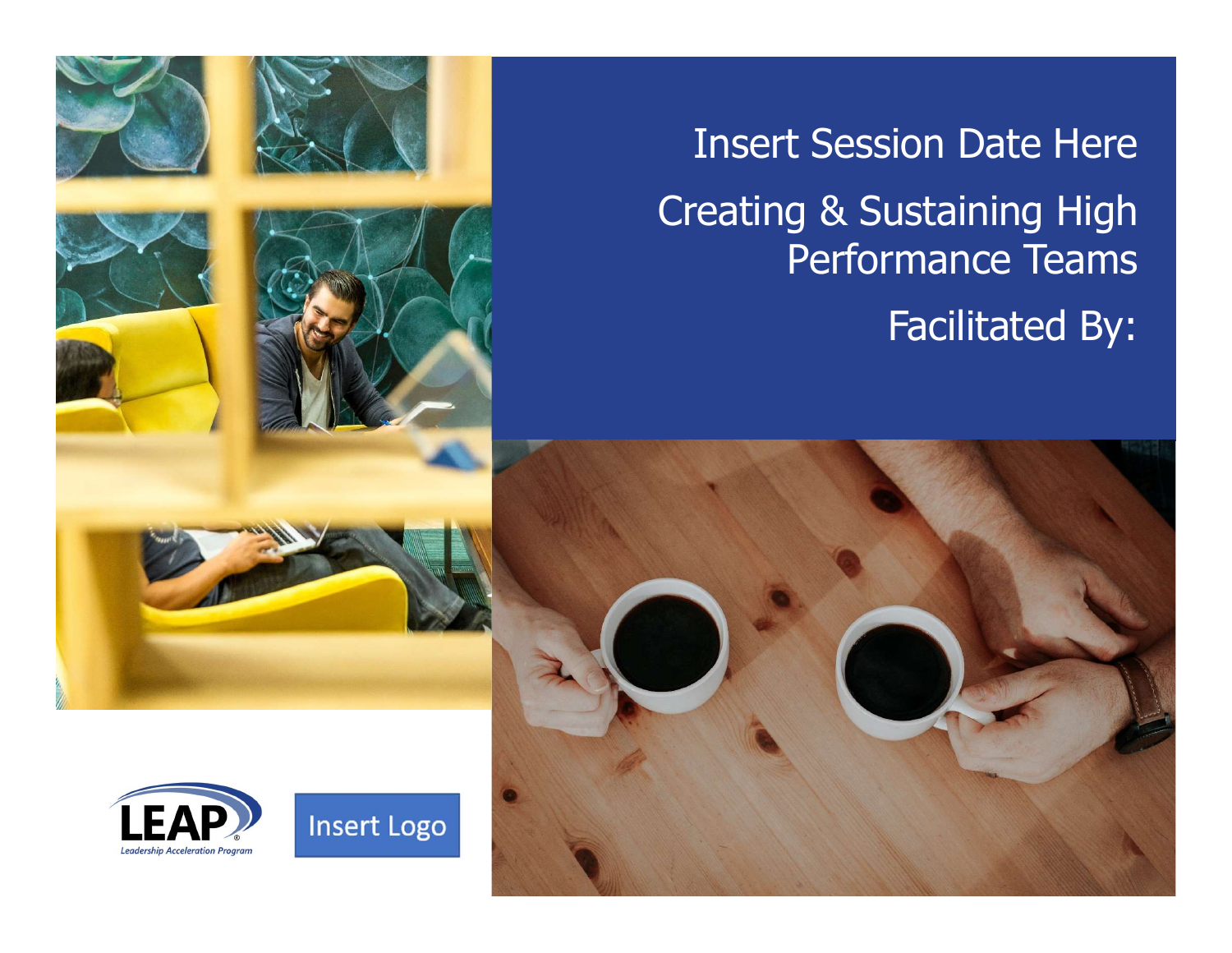



#### Monthly Check-In

#### How am I today?

- Professional
- Personal
- 

# • Personal<br>• Health — Wellbeing<br>**Commitments For This Month**<br>• Yes<br>• No<br>• Maybe So<br>© Allance for Leadership Acceleration. All rights reserved. **Finally Check-In<br>
How am I today?**<br>
• Professional<br>
• Personal<br>
• Health – Wellbeing<br> **Commitments For This Month** Commitments For This Month

- Yes
- No
- Maybe So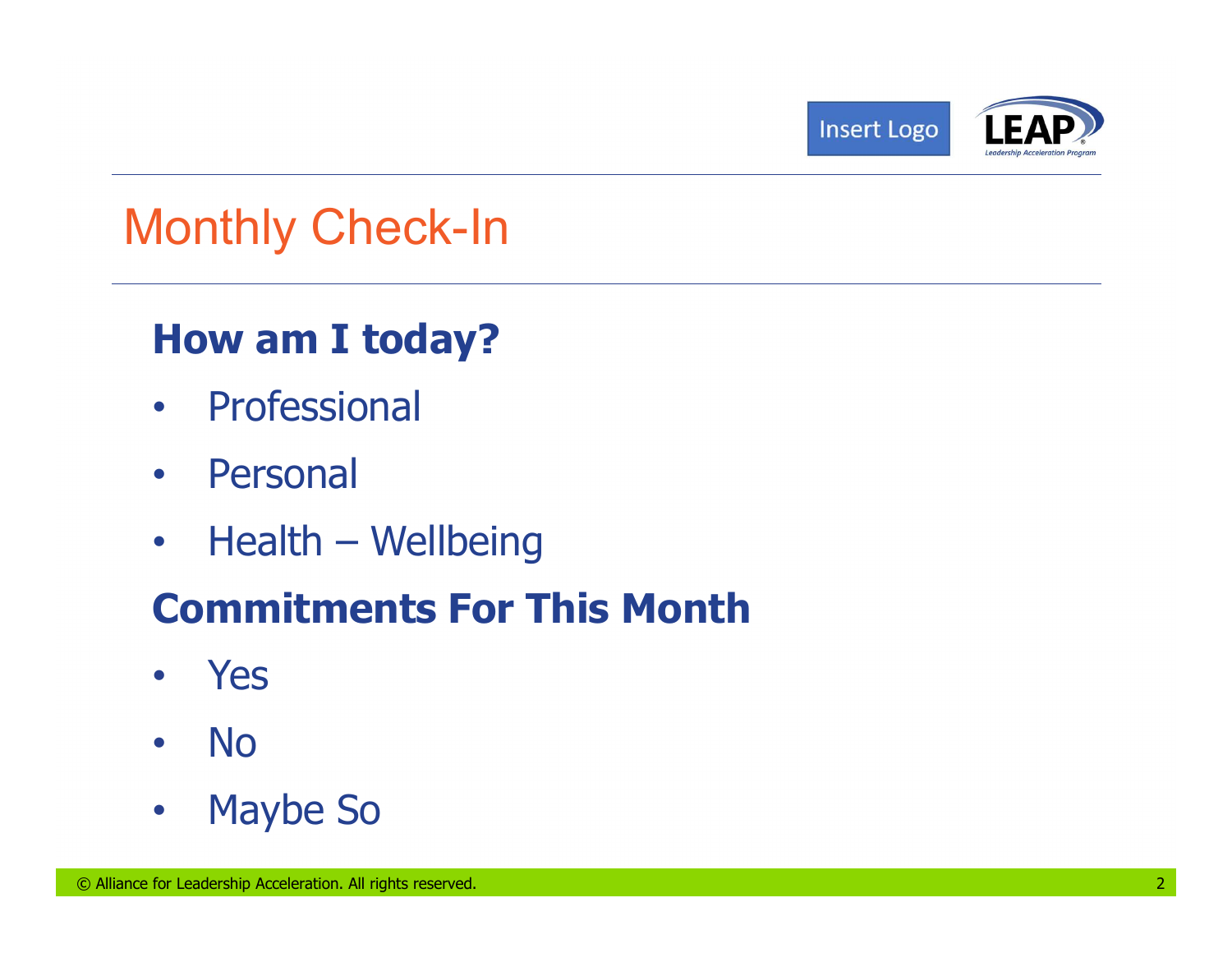

#### Today's Objectives

#### In this Module, you will learn:

- The definition of HP team & how it differs from traditional work groups.
- The three elements of high-performance teams.
- Four types of teams & Stages of Team Development
- The three elements or high-performance teams.<br>• Four types of teams & Stages of Team Development<br>• An introduction to the "5 Dysfunctions of a Team" model and<br>assess your team's current functioning<br>• Tools for clarifying • An introduction to the "5 Dysfunctions of a Team" model and assess your team's current functioning • The definition of HP team & how it differs from traditional<br>
• The three elements of high-performance teams.<br>
• Four types of teams & Stages of Team Development<br>
• An introduction to the "5 Dysfunctions of a Team" model
	- Tools for clarifying roles and creating empowerment.
	- Team Charter.
	- Understand and use "Team Styles" for greater effectiveness.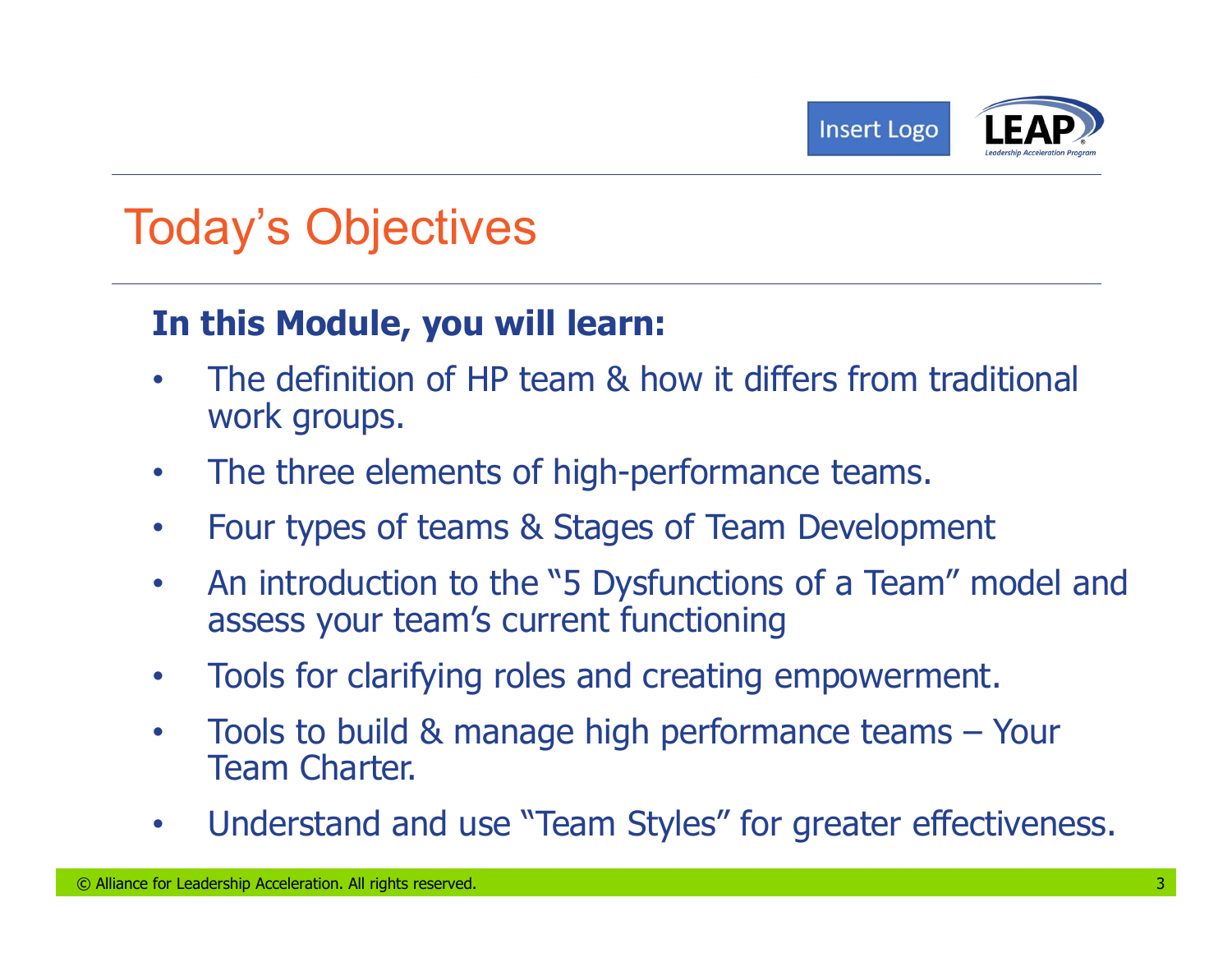



#### How Do You Define A Team?

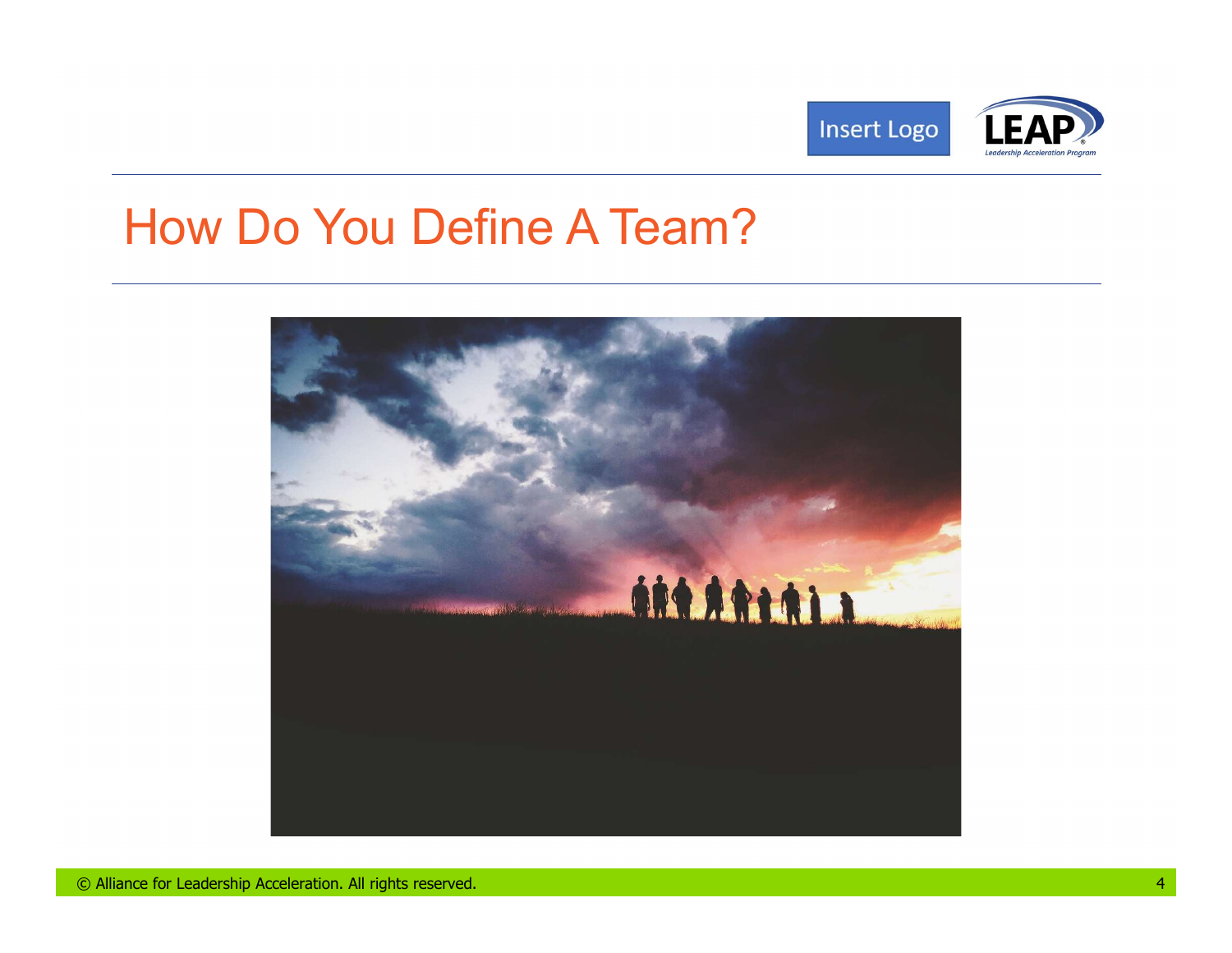

#### A High Performance Team: Definition

Chillance for Leadership Acceleration. All rights reserved. 5 A team is a small number of people with complementary skills who are committed to a common purpose, performance goals, and approach for which they hold themselves mutually accountable.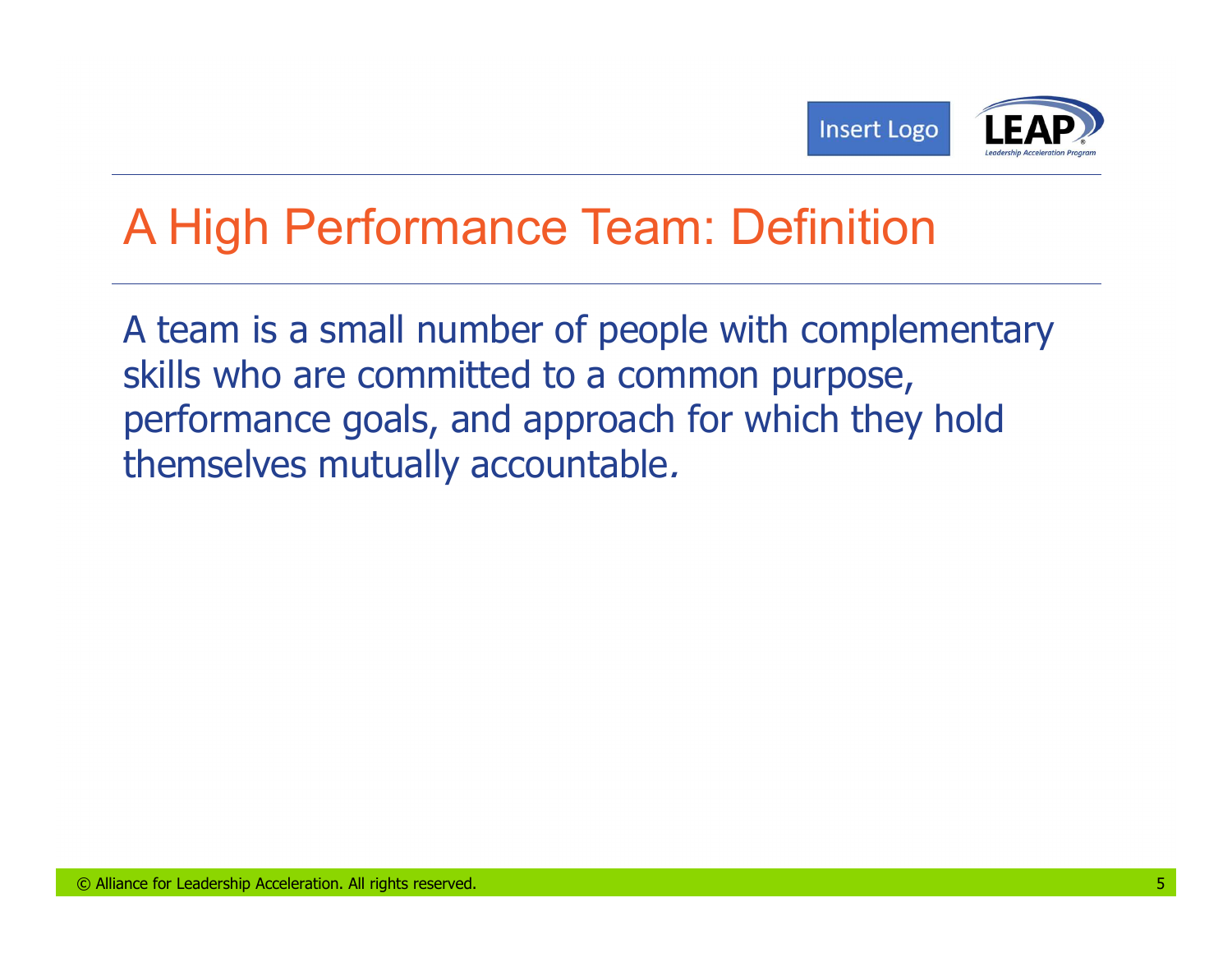



#### A High Performance Team

#### Characteristics:

- A common purpose/shared mission.
- Autonomy and authority.
- Interdependence and facilitative leadership.
- Clear Roles with broadly-defined jobs.
- Meaningful participation in decisions.
- Effective relationships.

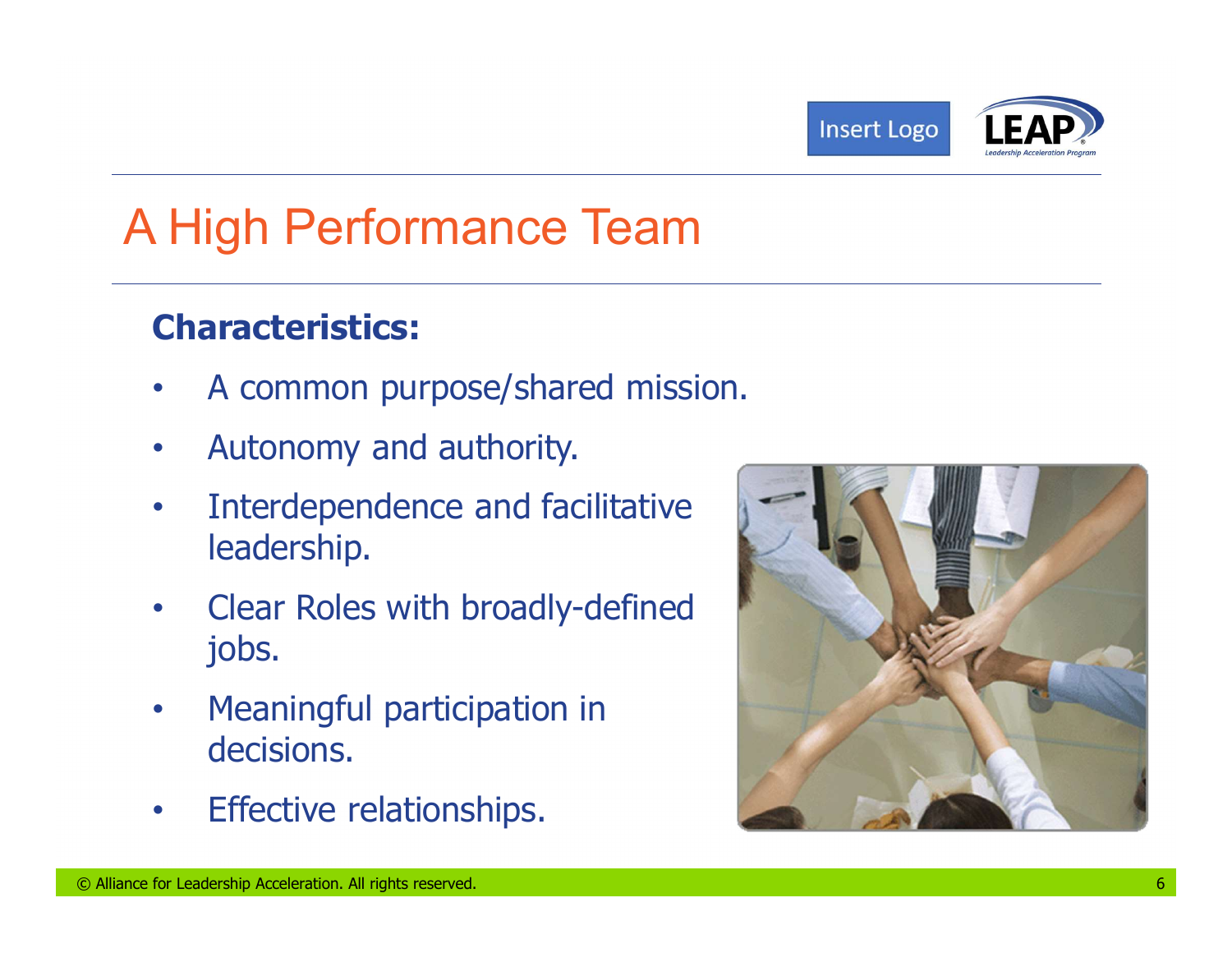



### From Workgroups To Teams



- Organized around functions.
- Employees do specialized tasks.
- Supervisory management.
- Rule-governed.
- Decisions referred up organization.
- <p>• Organized around functions.</p>\n<ul>\n<li>• Organized around functions.</li>\n<li>• Employes to specialized tasks.</li>\n<li>• Shared leadership.</li>\n<li>• Rule-governed.</li>\n<li>• Reigovered as to be specified in a particular way.</li>\n<li>• Pirinciple-governed.</li>\n<li>• Decisions referred up organization.</li>\n<li>• People viewed as to be given as to be given in a particular way.</li>\n<li>• People viewed as partners.</li>\n<li>• The Center for Organizational Design/360 solutions LLC. All rights reserved.</li>\n<li>• <b>□</b></li>\n<li>• <b>□</b></li>\n<li>• <b>□</b></li>\n<li>• <b>□</b></li>\n<li>• <b>□ • People viewed as tools of management.

#### **Traditional Work Groups Traditional Work Groups Act Algority High Performance Teams**



- Organized around core processes.
- Employees possess multiple skills.
- Shared leadership.
- Principle-governed.
- Decisions made at point of action.
- People viewed as partners.

© The Center for Organizational Design/360 Solutions L.L.C. All rights reserved.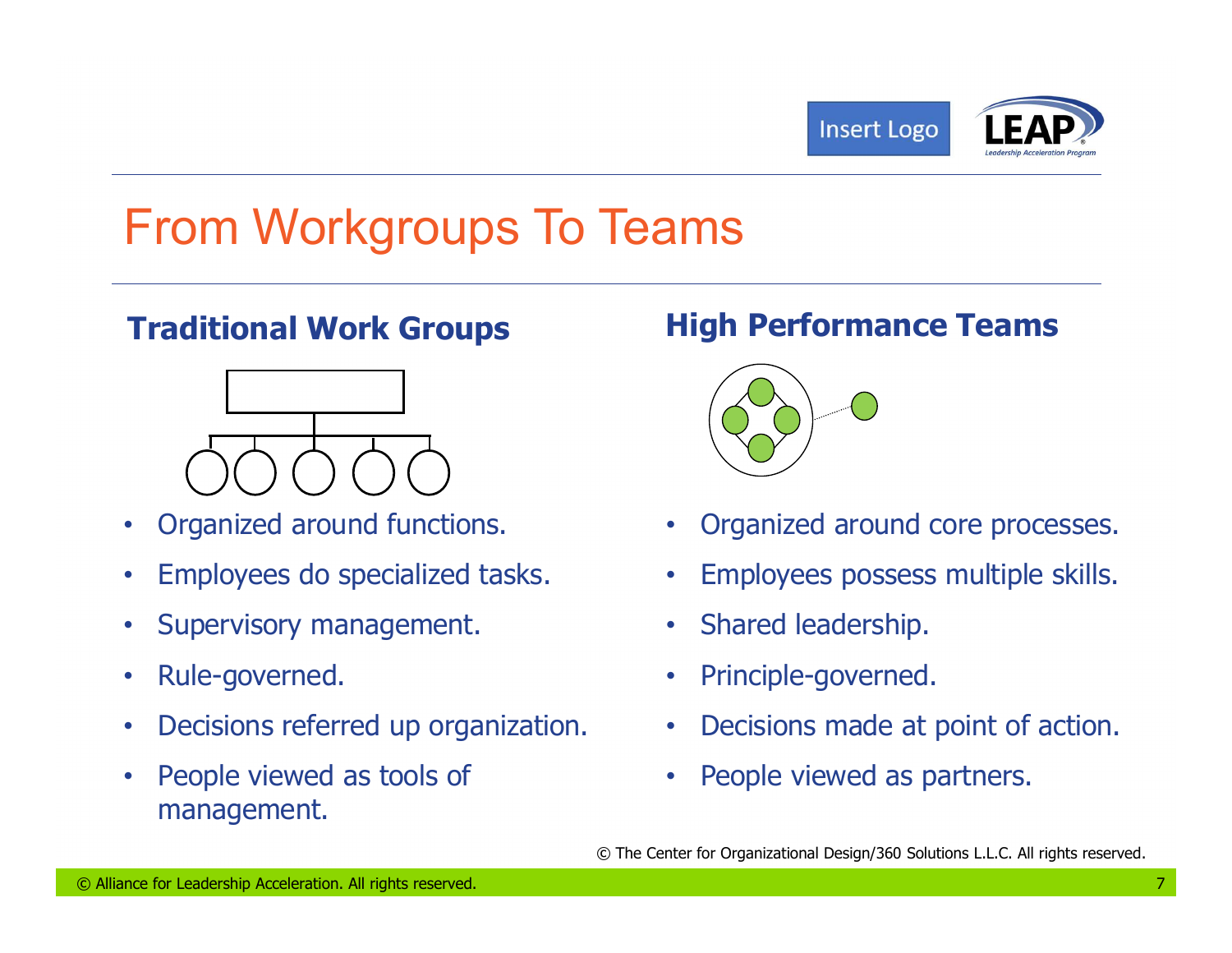



#### The Five Dysfunctions Of A Team



Team by Patrick Lencioni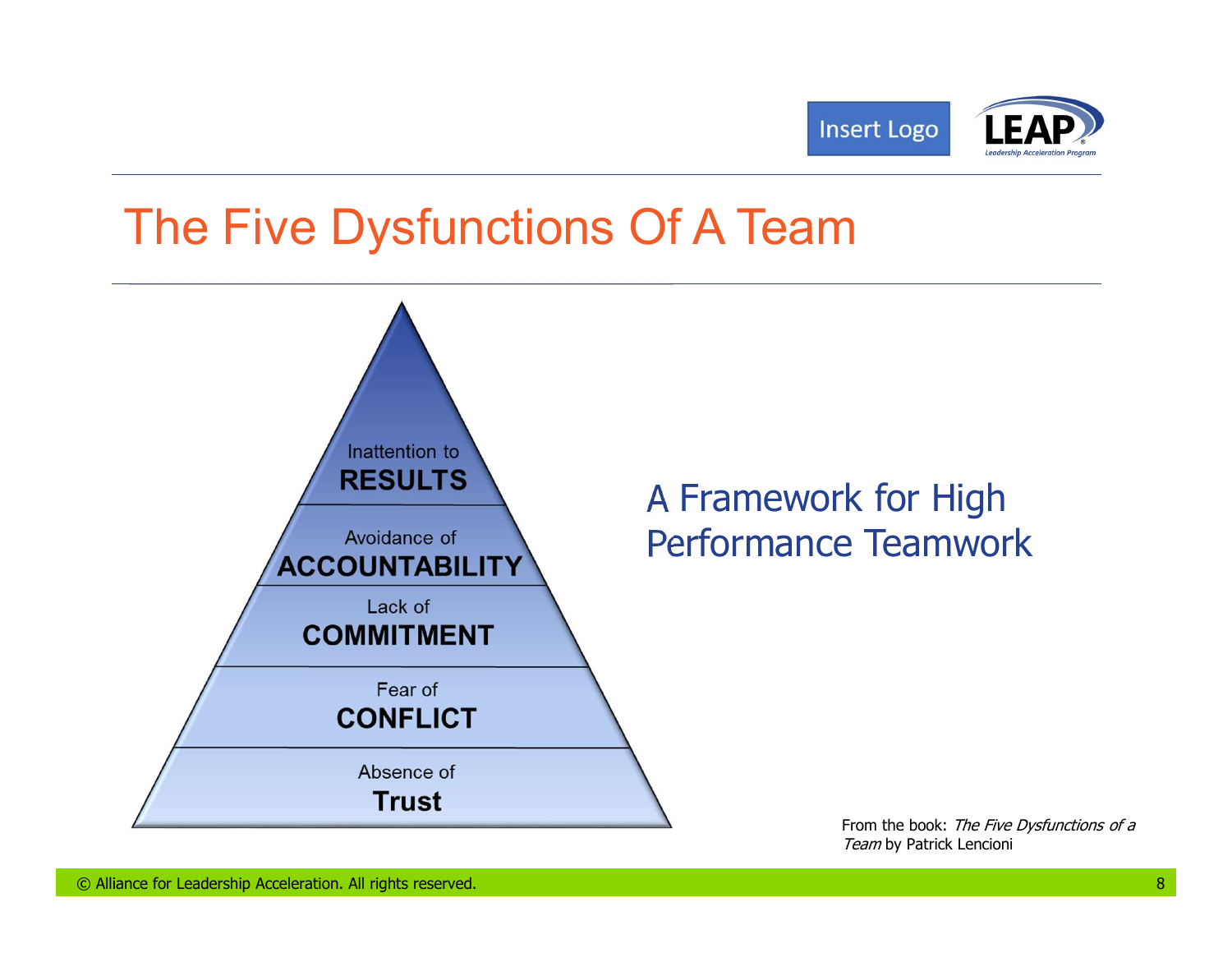



### Working In Teams

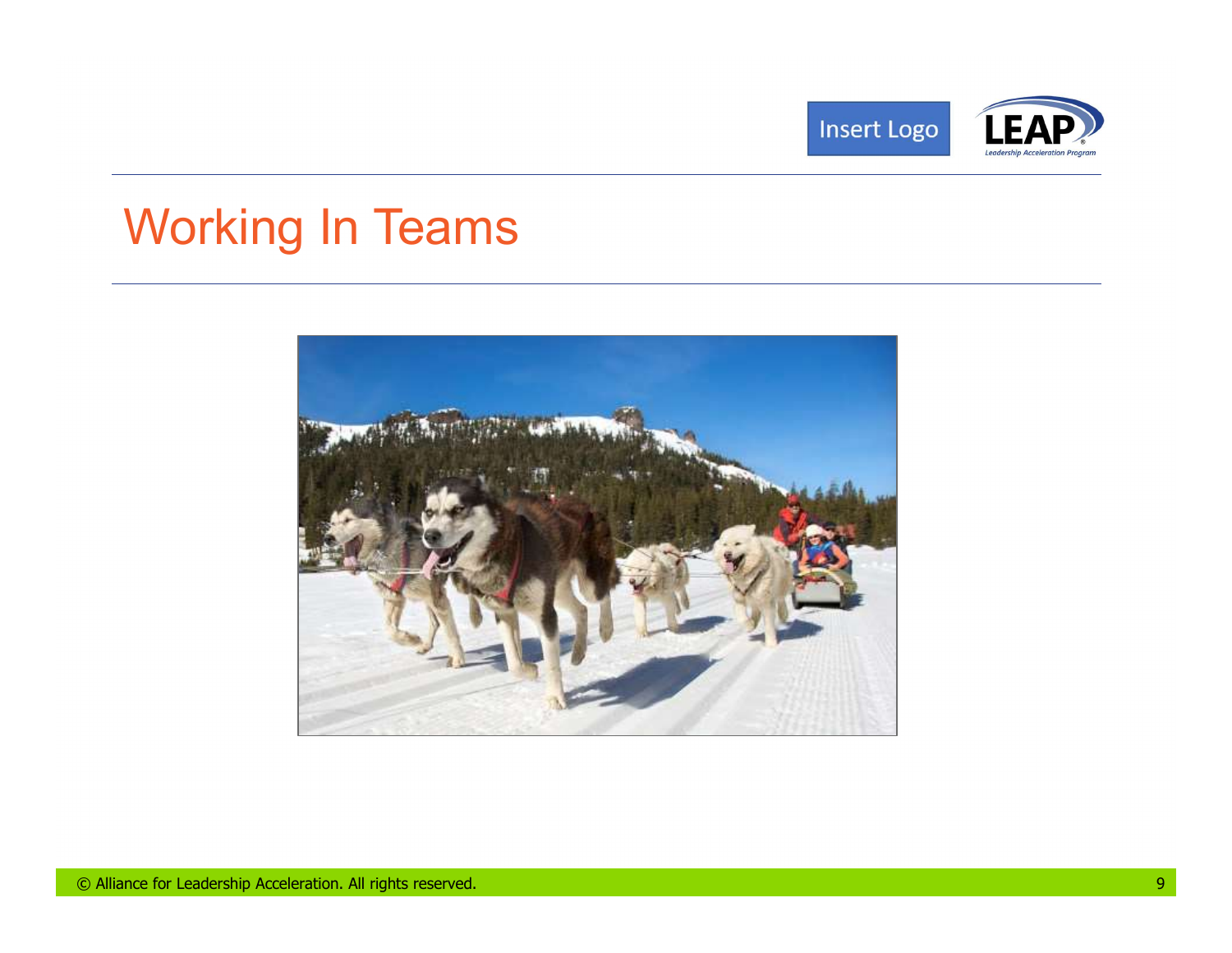



#### The Team Model

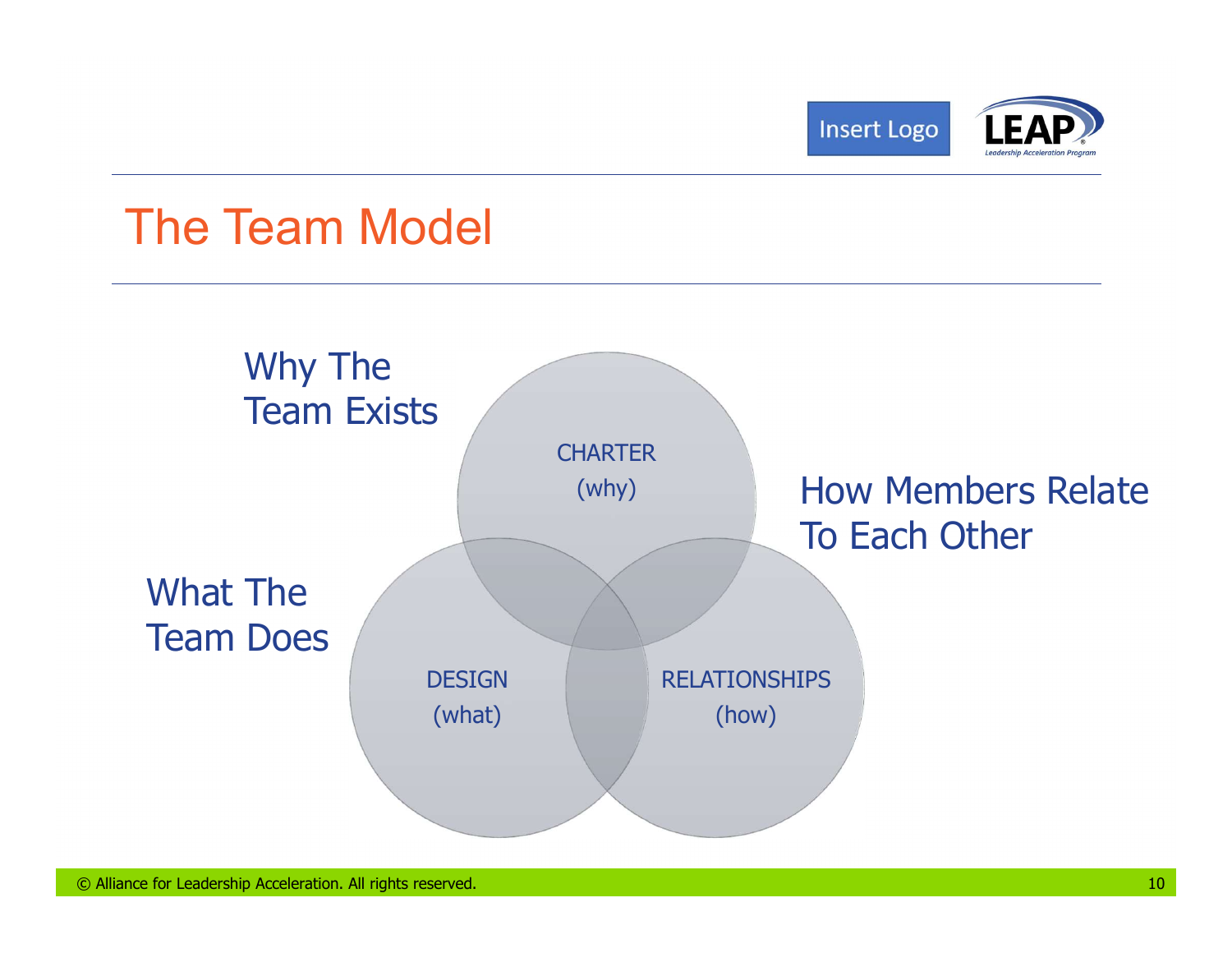



#### Four Types of Teams



© The Center for Organizational Design/360 Solutions L.L.C. All rights reserved.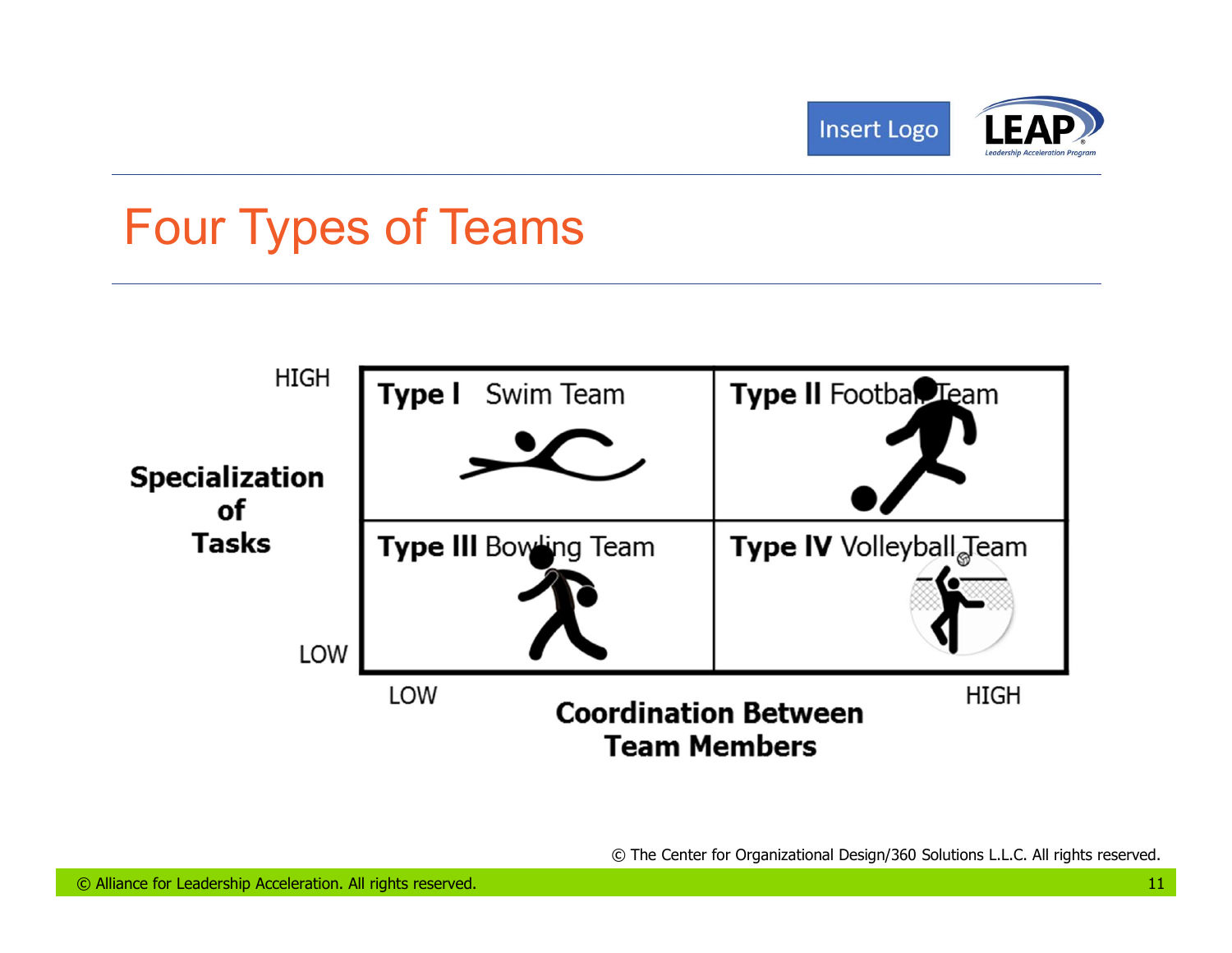

#### Four Stages of Team Development

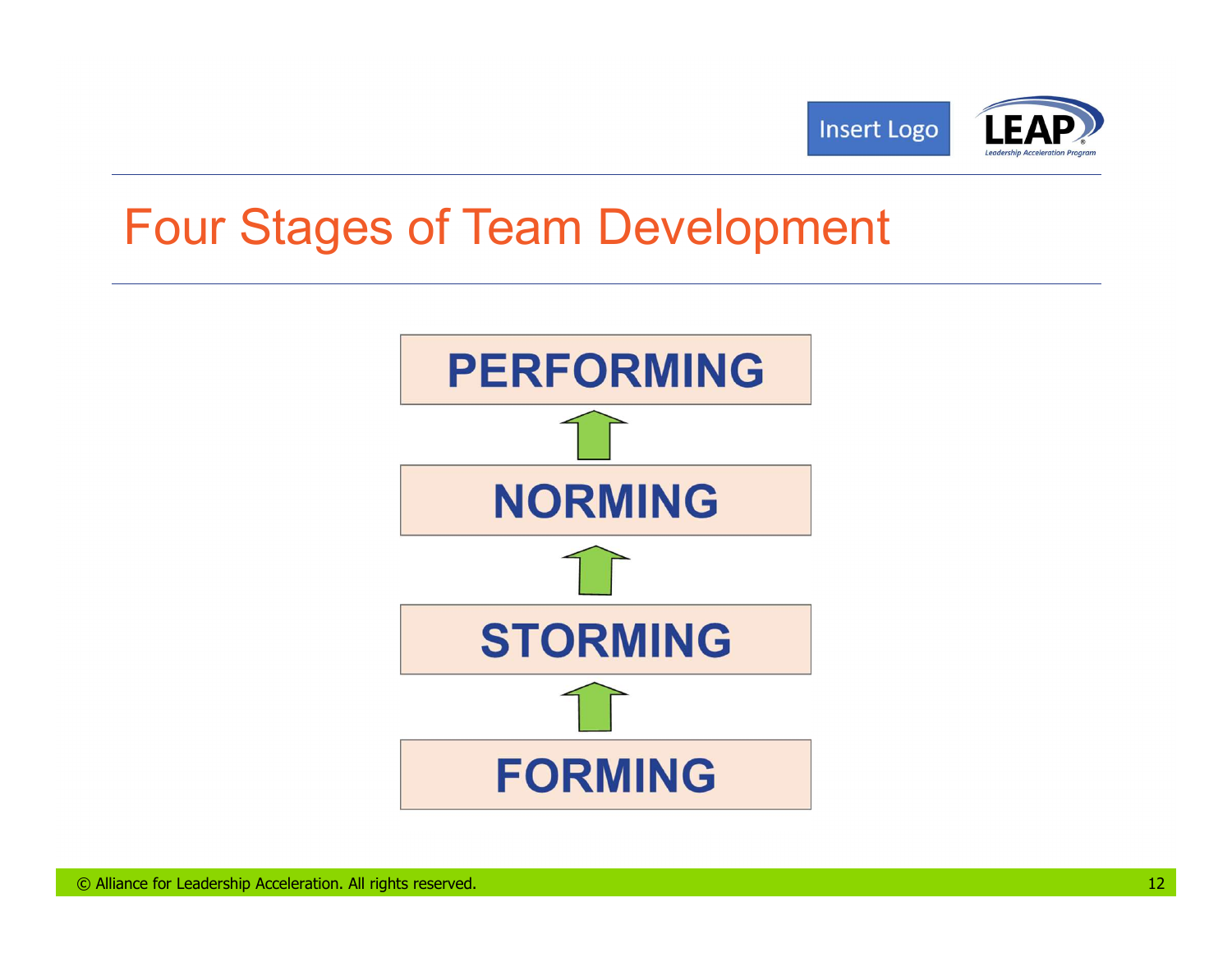



#### Forming: Themes

- Getting acquainted
- Cliques form
- Group identity low
- Stereotyping takes place
- Some excitement and pride about being a member
- Suspicion and fear about the job ahead
- Attempts to define the task and how it will be accomplished
- © Alliance for Leadership Acceleration. All rights reserved. 13 • Abstract discussions of concepts and issues; for some impatience with these discussions
	- Discussion of problems or complaints about organization
	- Sizing up people and the roles they play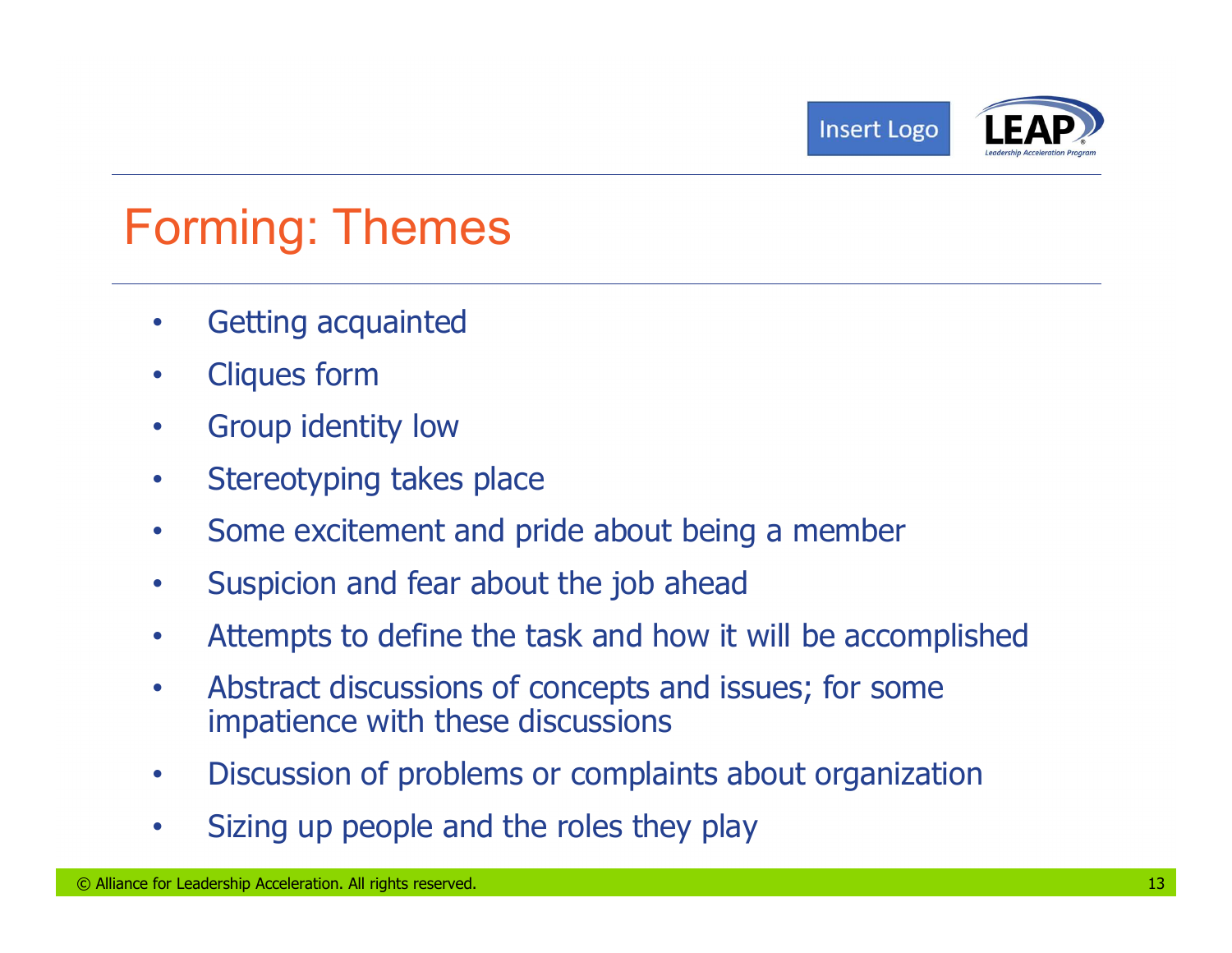



#### Storming: Themes

- Internal competition for influence
- Conflict, voting, and compromise
- Win/lose interactions
- Hidden agendas
- Resistance to the task



- Fluctuations in attitude about their likelihood of success
- Questioning the wisdom of the team or their project
- Unrealistic goals
- Perception of lack of progress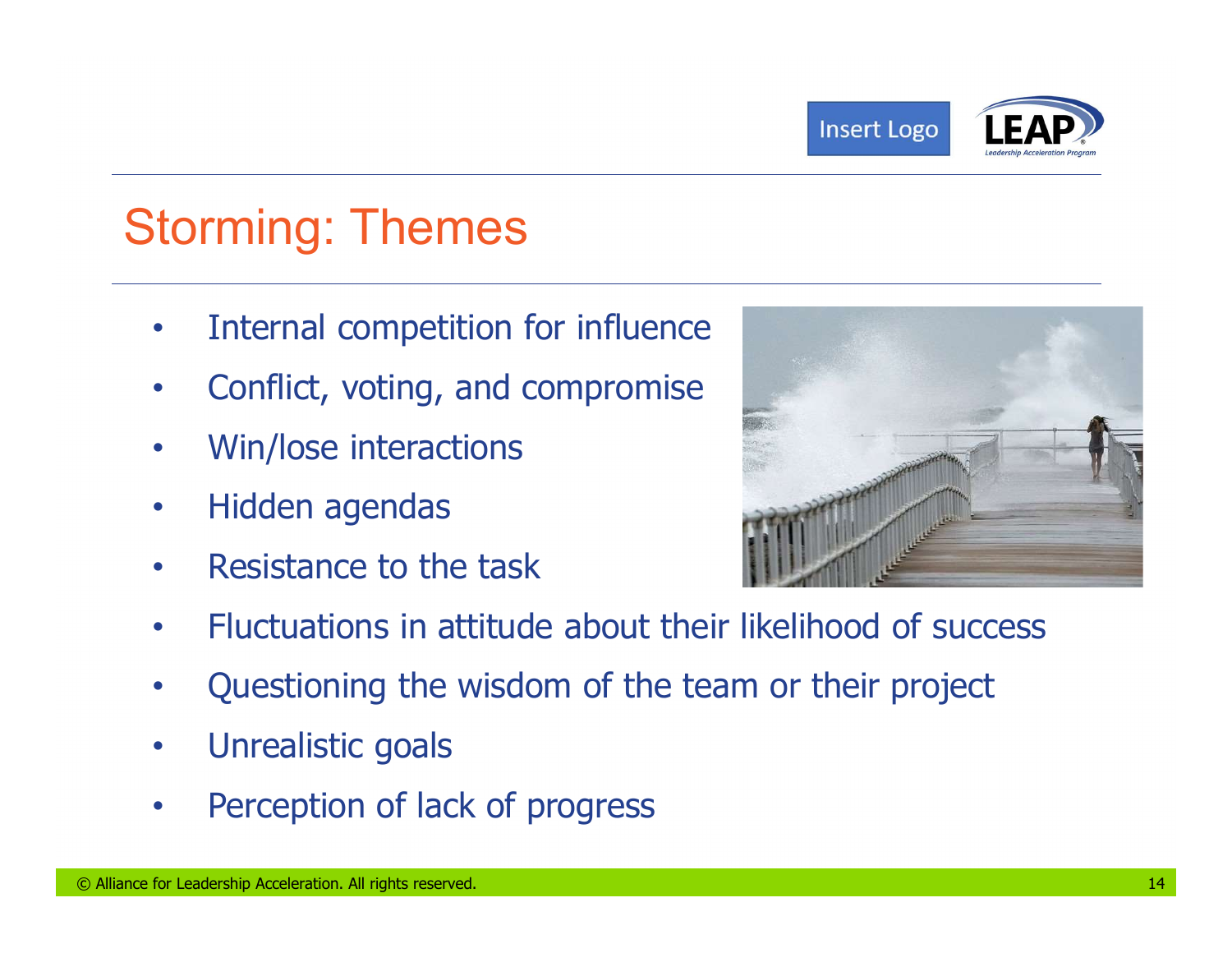

#### Norming: Themes

- Active listening
- Group identity is high<br>(Watch out for Group Think)
- Shared leadership
- Open-mindedness
- Constructive expressions of conflict
- Relief that things are working out



- <p>• Open-mindedness</p>\n<p>• Coestructive expressions of conflict</p>\n<p>• Relief that things are working out</p>\n<p>• Acceptance of membership (and individual differences) on the team</p>\n<p>• More friendliness and sharing of personal problems</p>\n<p>• Discussion of the team's dynamics</p>\n<p>• Malance for leadership Accelerity Acceleration. All rights reserved.</p>\n<p>•</p>\n<p>•</p>\n<p>•</p>\n<p>•</p>\n<p>•</p>\n<p>•</p>\n<p>•</p>\n<p>•</p>\n<p>•</p>\n<p>•</p>\n<p>•</p>\n<p>•</p>\n<p>•</p>\n<p>•</p>\n<p>•</p>\n<p>•</p>\n<p>•</p • Acceptance of membership (and individual differences) on the team
	- More friendliness and sharing of personal problems
	- Discussion of the team's dynamics
	- Maintaining ground rules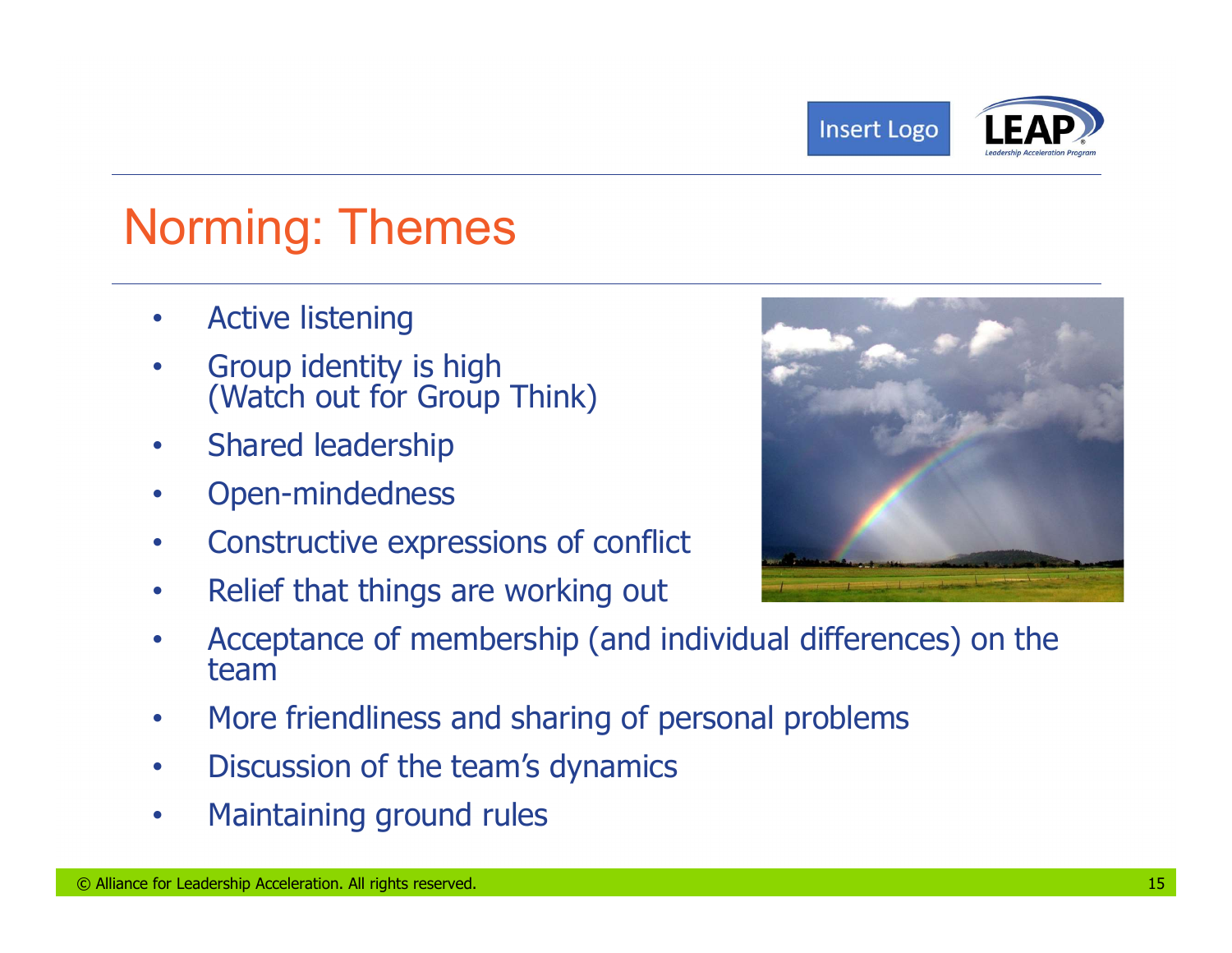

#### Performing: Themes

- High performance levels
- High creativity
- High spirits/morale
- Constructive handling of conflict
- Decision making by consensus



- <p>• Constructive handling of conflict</p>\n<p>• Decision making by consensus</p>\n<p>• Understanding and ability to use multiple problem solving methods</p>\n<p>• Inside this problem, which is a useful way for the same problem, which is a useful problem, which is a useful problem, which is a useful problem, which is a useful problem, and a special problem, which is a useful problem. At right, the second problem is a useful problem, and the second problem is a useful problem. The second problem is a useful problem, the second problem is a useful problem, which is a useful problem, which is a useful problem, which is a useful problem, which is a useful problem, which is a useful problem, which is a useful problem, which is a useful problem, which is a useful problem, which is a useful problem, which is a useful problem, which is a useful problem, which is a useful problem, which is a useful problem, which is a useful problem, which is a useful problem, which • Understanding and ability to use multiple problem solving methods
	- Insight into group and individual dynamics
	- Self responsibility
	- Cohesion and synergy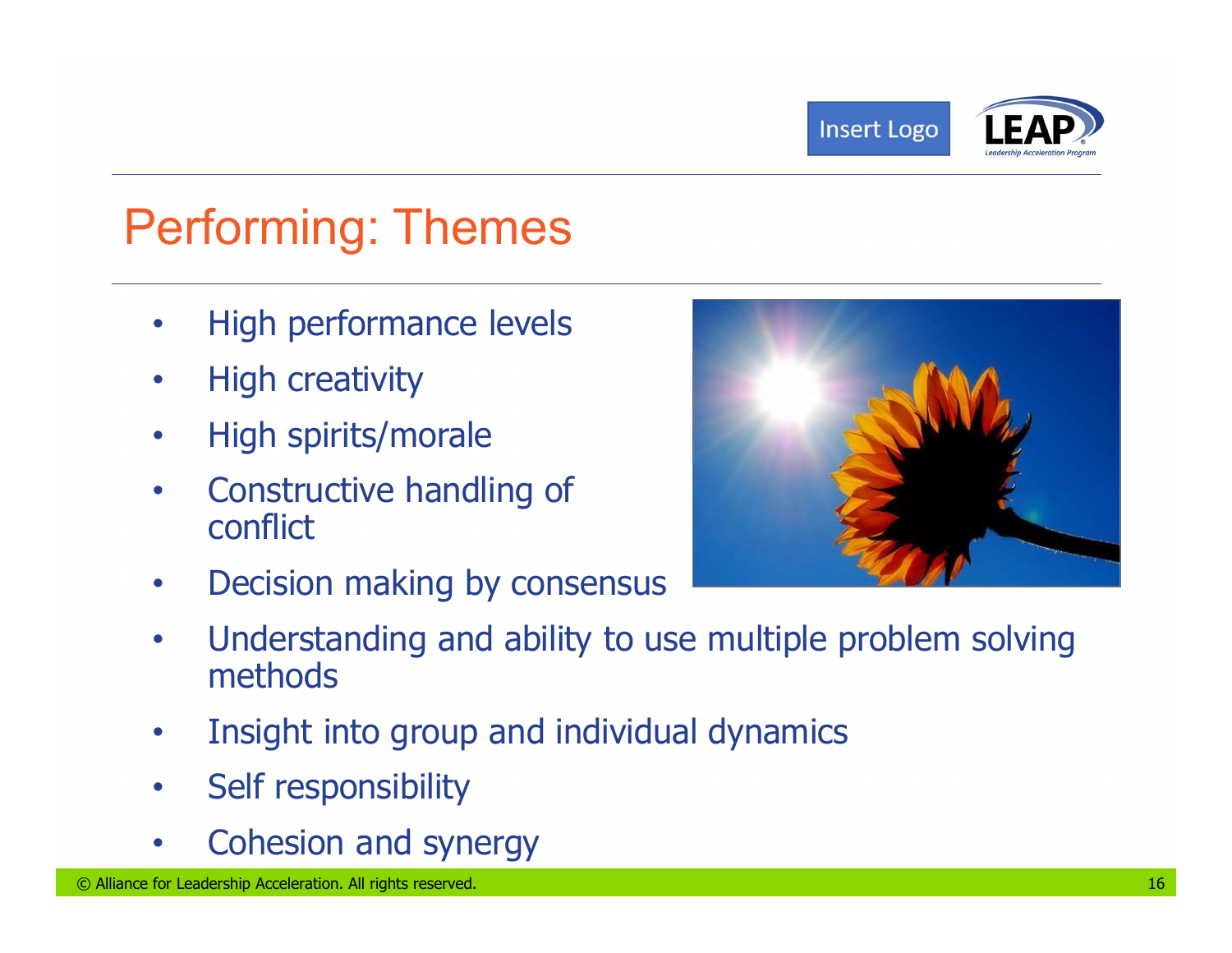

#### Building And Maintaining A Cohesive Team

#### Cohesive teams build trust, eliminate politics, and increase efficiency by:

- Knowing one another's unique strengths and weaknesses
- Openly engaging in constructive conflict and dialogue
- Holding one another accountable for behaviors and actions
- Openly engaging in constructive conflict and<br>dialogue<br>• Holding one another accountable for behaviors and<br>actions<br>• Committing to group decisions and following through<br>on them • Committing to group decisions and following through on them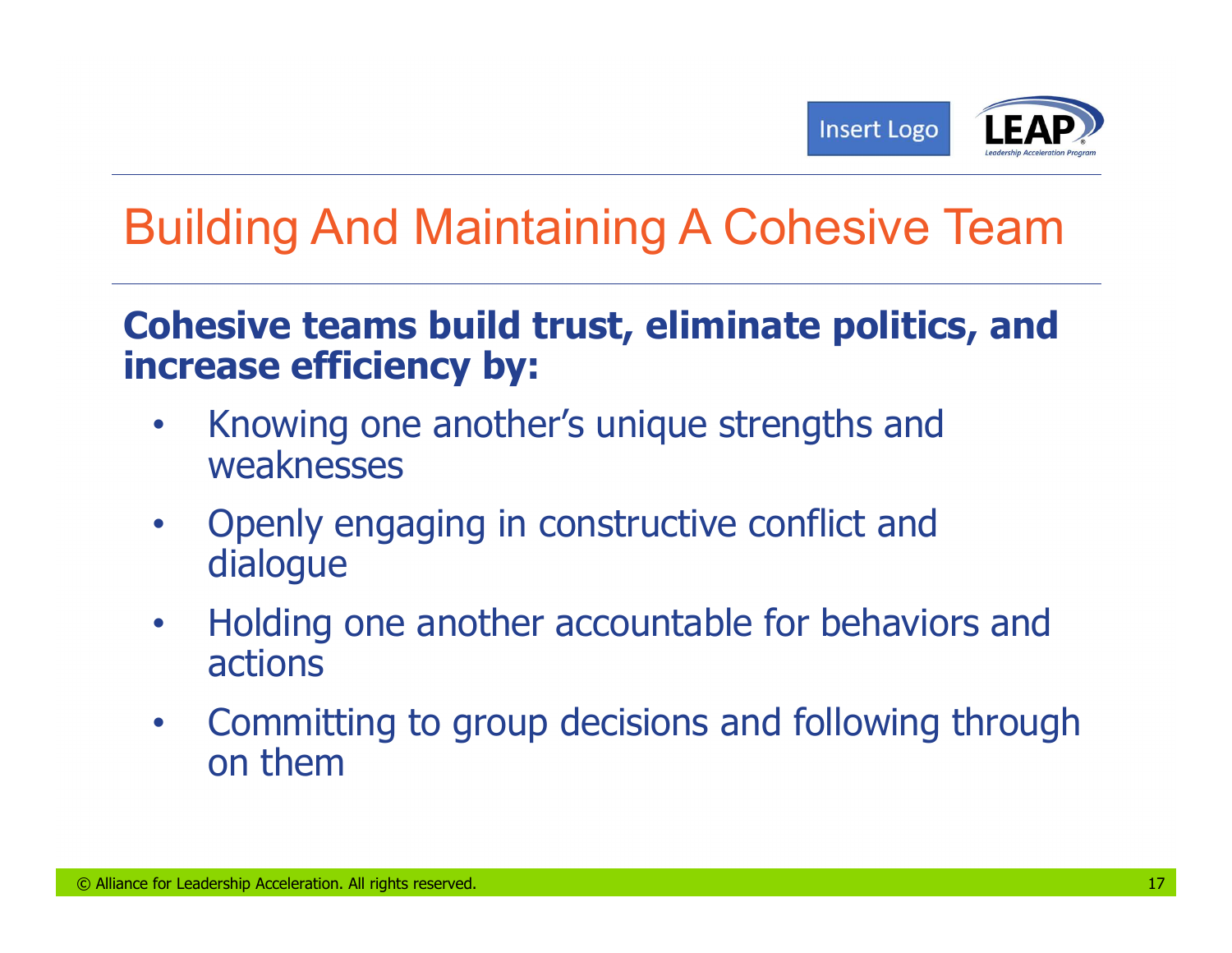

#### A Good Charter

## Answers Five Questions (And will help you avoid the 5 Dysfunctions!): 1. Who are you accountable to? EXPREED CORRECT (Insert Logo CONDITIONS)<br>2. What are you accountable to?<br>2. What are you accountable to?<br>2. What are you expected to accomplish?<br>3. Why do you exist? Sole Charter<br>
Sole Charter<br>
Sole Charter<br>
Summers Summer (And wilve 5 Dysfunctions!):<br>
1. Who are you accountable to?<br>
2. What are you expected to accor<br>
3. Why do you exist?<br>
4. What kind of team do you want 4. GOOG Charter<br> **Inswers Five Questions (And will help you avoid<br>
1.** Who are you accountable to?<br>
2. What are you expected to accomplish?<br>
3. Why do you exist?<br>
4. What kind of team do you want to be?<br>
5. How will you wo **INDER THE ALTE CONVIDED SERVIE SERVIE SUMIDE 5 Dysfunctions!):**<br> **EXECUTE:**<br>
1. Who are you expected to acco<br>
3. Why do you exist?<br>
4. What kind of team do you wan<br>
5. How will you work together?

- 
- 
- 
- © Alliance for Leadership Acceleration. All rights reserved. 18
	-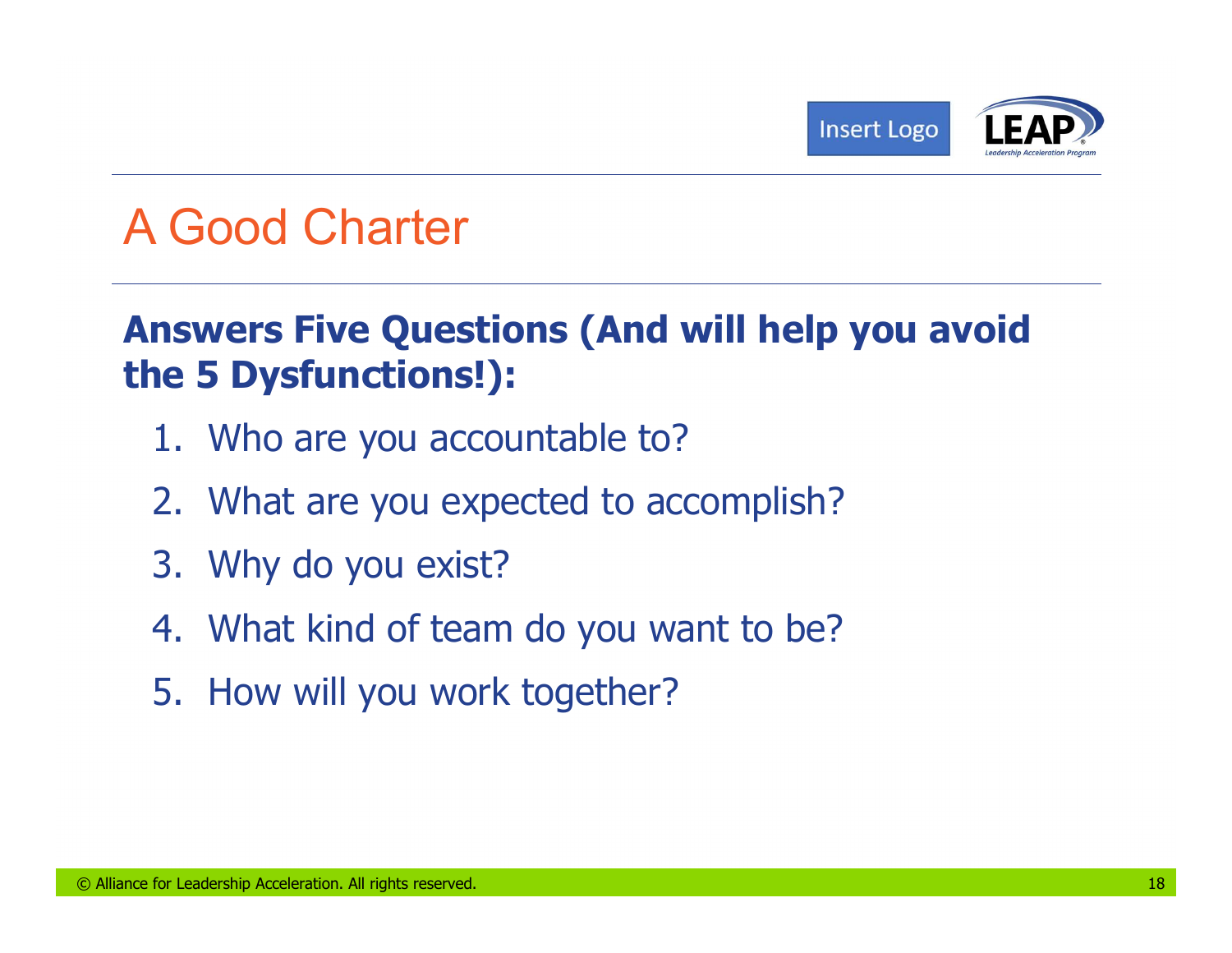



#### Commitments And Closing

#### What is ONE thing you will put into action over the next 30 days?